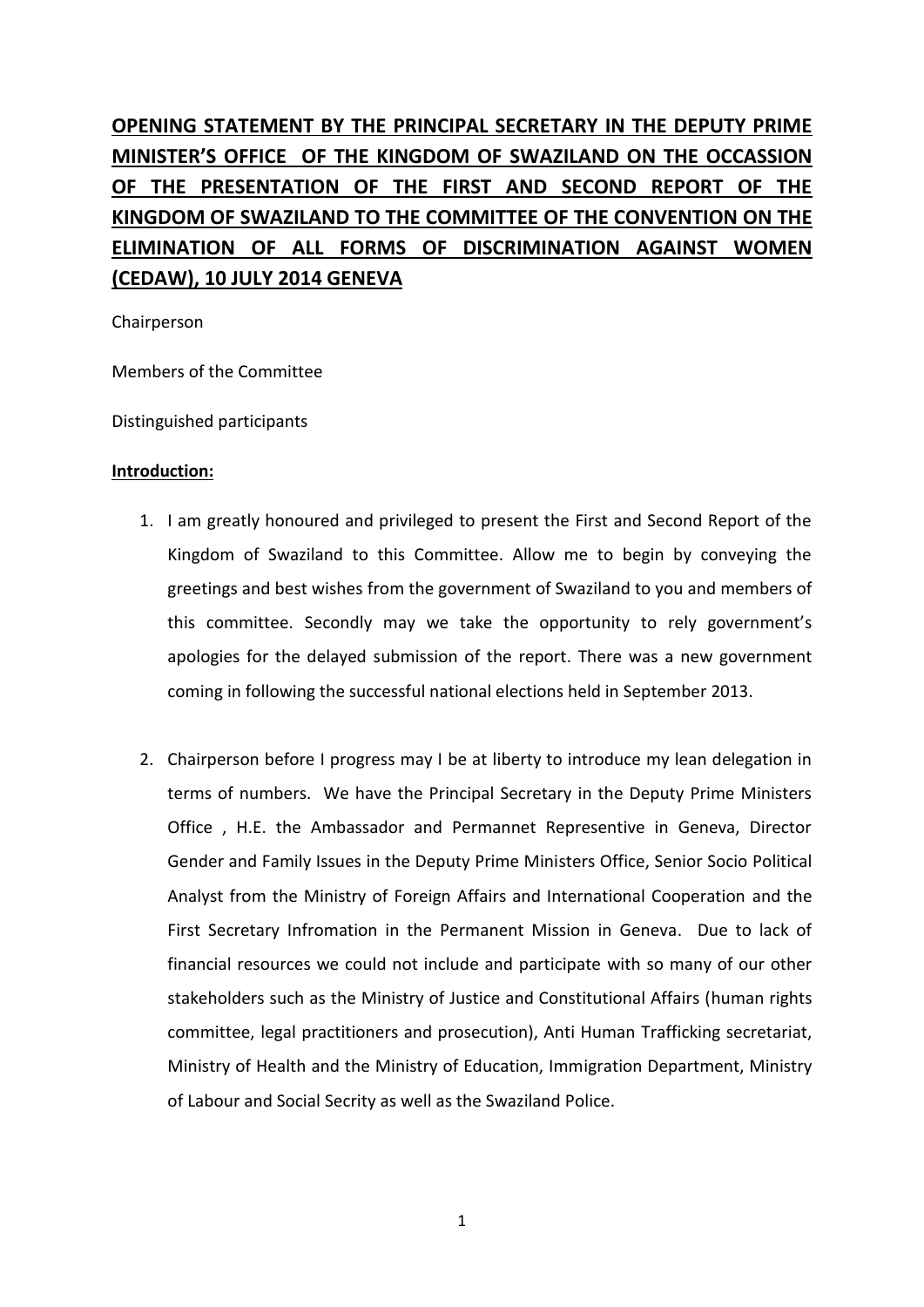- 3. For Swaziland it is the first time we appear before this committee in terms of reporting on progress on CEDAW. As such we have encountered a number of challenges in consolidating the report; capacitation of the team and or staff tasked to consolidate the report, particulaly within government; furnishing up to date statistsics to qualify and substantiate the progress mentioned in the report; as well the delayed review of all related pieces of legislation to the Convention and the promuligation of a specific legislation that will address Gender equality and Equity. Another major constraint has been the lack of technical know - how of the reporting requirements, methods and procedures as those that were initially trained on the CEDAW reporting have left the service and others redeployed. Swaziland is working towards strengthening its statistics and research in such related fields i.e development of the National Gender Index before 2018.
- 4. This said chairperson, the Government of the Kingdom of Swaziland is commited to the promotion and protection of women's rights as a human right through several initiatives. After acceding to CEDAW in 26 March 2004, the State adopted a National Constitution that provides for the Protection and Promotion of Fundamental Rights and Freedoms 'Bill of Rights'. There is dedicated chapter three of the Constitution on the promotion and protection of women and children's rights.
- 5. In Swaziland, Women play a critical role in political, social and economic matters. As such, they are well respected members of our society and their rights are enshrined in the Kingdom's various legislations, including and in particular the Constitution of Swaziland, Act 2005.

# **Legal Status of the Convention, Constitutional and Policy Framework**

6. Consultative processes are on going on the establishment of the Law Review Commission that will fully align Statutes with the National Constitution and International Legal Instruments including CEDAW. This process has to be accelerated and there is a need for technical and financial support. Other line ministries have been tasked to bring forward for parliament consideration all legislation to be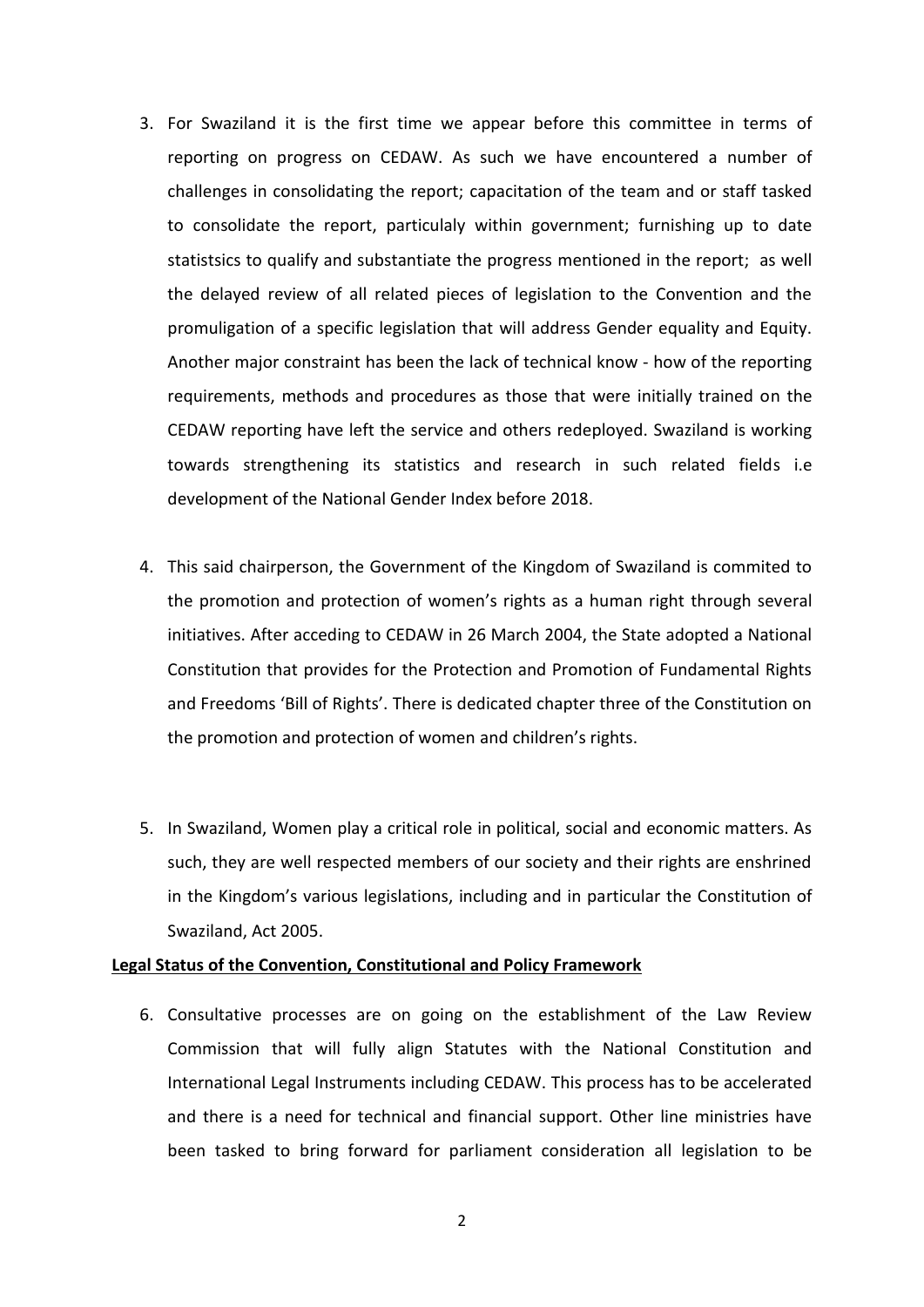reviewed, revoked or promuligated as part of enhancing the process. Swaziland is at an advanced stage of codifying and harmonizing the civil and customary laws as well as aligning them with the provisions of the Constitution which forms part of vision 2022 of the National Development Strategy. In fact, the Constitution tries to bridge the gap between customary and civil law. Government and Civil Society are actively engaged in educating the public, of which women are a part, on the supremacy of their constitutional rights.

- 7. It is further hoped that the decentralisation programme that we have embarked on as a country will bring the issues of gender closer to the populace in the rural areas and that it will enhance the appreciation of the importance of gender equity and participation, particualry that of women. This will yield remarkable progress on the gender activities in the medium to long term.
- 8. CEDAW has not been used as a key instrument in interpreting the law in Swaziland but it can be filtered from particular judgements, those made where respect of women's rights and dignity are in question. In Swaziland, women have a right to seek legal redress through both the civil and national courts, if their rights have been violated and this happens very often. Nevertheless, the Convention has been used as one of the pilot tools to guide the development of the National Strategic Framework and Action Plan on Trafficking in Persons 2013-2015.
- 9. Further, Government has recognised the importance of training the judiciary at the different levels to ensure that they know and understand how they can use the convention in judgements and / or pronouncements. In this respect, training manuals have been developed and are ready to be executed. Swaziland is in the process of requesting relevant United Nations Agencies and other cooperating partners to provide technical assistance to build and enhance capacities in the judiciary in this respect. This activity forms part of the National Development Strategic Plan and Swaziland Government targets for 2014- 2018.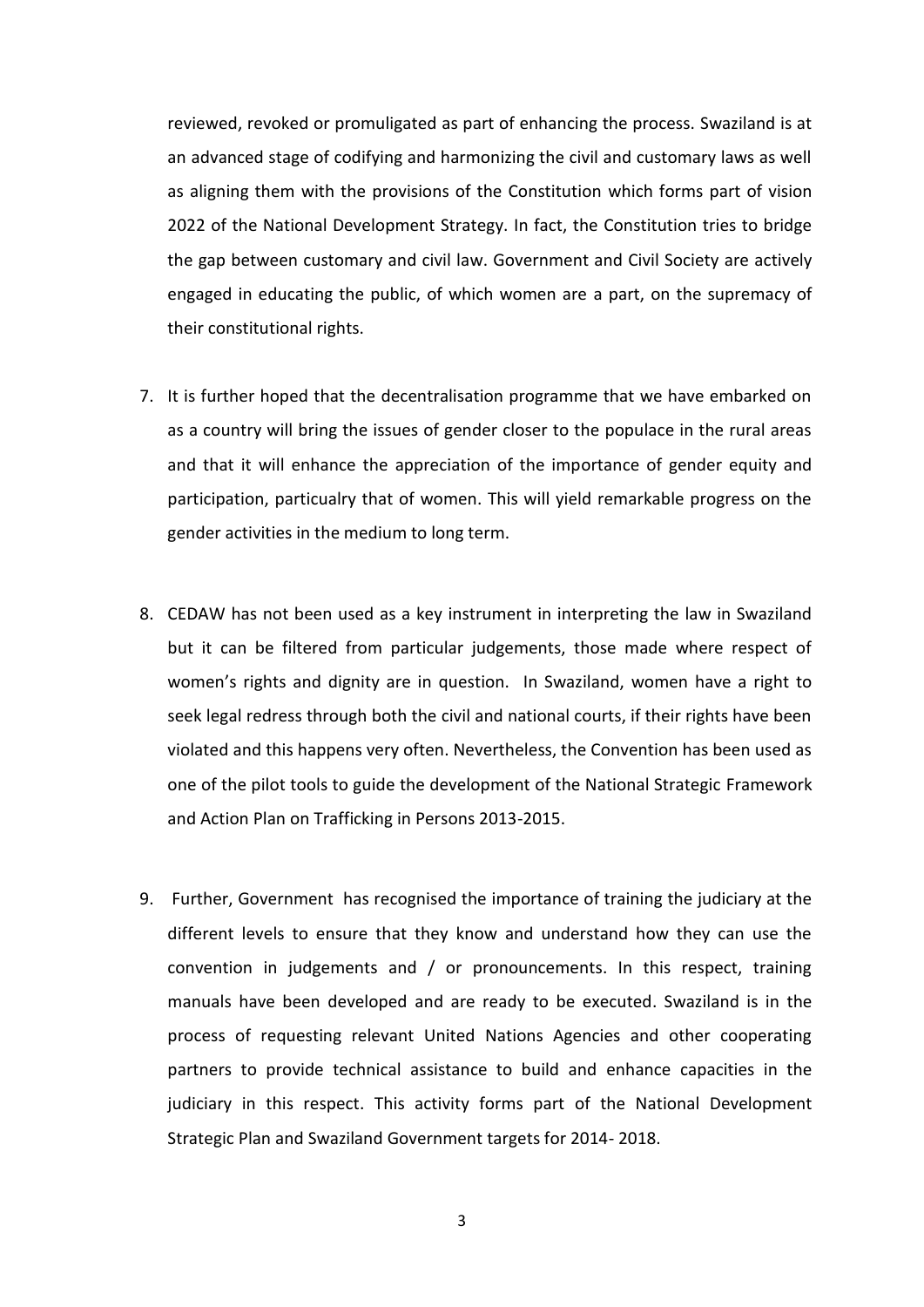#### **NATIONAL MACHINERY FOR THE ADVANCEMENT OF WOMEN**

- 10. Chairperson, in 1997 the Government established the Gender Coordination Unit in the Ministry of Home Affairs. However, following the realignment of government portfolios in the 2009, the Unit was elevated to the Deputy Prime Minister's Office and it took on the added portfolio of Family Issues. It was elevated to Departmental status in 2014 and became the Gender and Family Issues Department. It was strategically placed in the DPM's office to assume political authority to mainstream gender at national level and to interact with other Government Departments and have decision making power on all matters related to gender. It is tasked with all matters related to gender equality and women's empowerment
- 11. Moreover, the mainstreaming of gender in various Government Ministries and Departments has enabled the implementation of strategies through these Ministries and / Departments. These include:
	- (a) The Sexual Reproductive Health Policy 2013 and National Strategic Plan
	- (b) The Health Sector HIV Response Policy 2010
	- (c) The Disability Policy 2013.
	- (d) The National Strategic Framework and Action Plan on Trafficking in Persons: 2013 – 2015
	- (e) The Extended National Multi-Sectoral Strategic Framework 2014 2018
- 12. More importantly government has trained gender focal points/ teams and planners in all government Ministries on gender responsive planning and budgetting. Indeed this attests to the importance Swaziland attaches to gender issues. Additionally, Government is in the process of developing a strategy with standards and guidlines on the mainstreaming of gender in Government structures, sectoral plans and programmes. This forms part of the DPM' Office implementation targets for 2014 – 2018. This will help ensure that relevant sectors are fully aware and conversant with their respective responsibilities.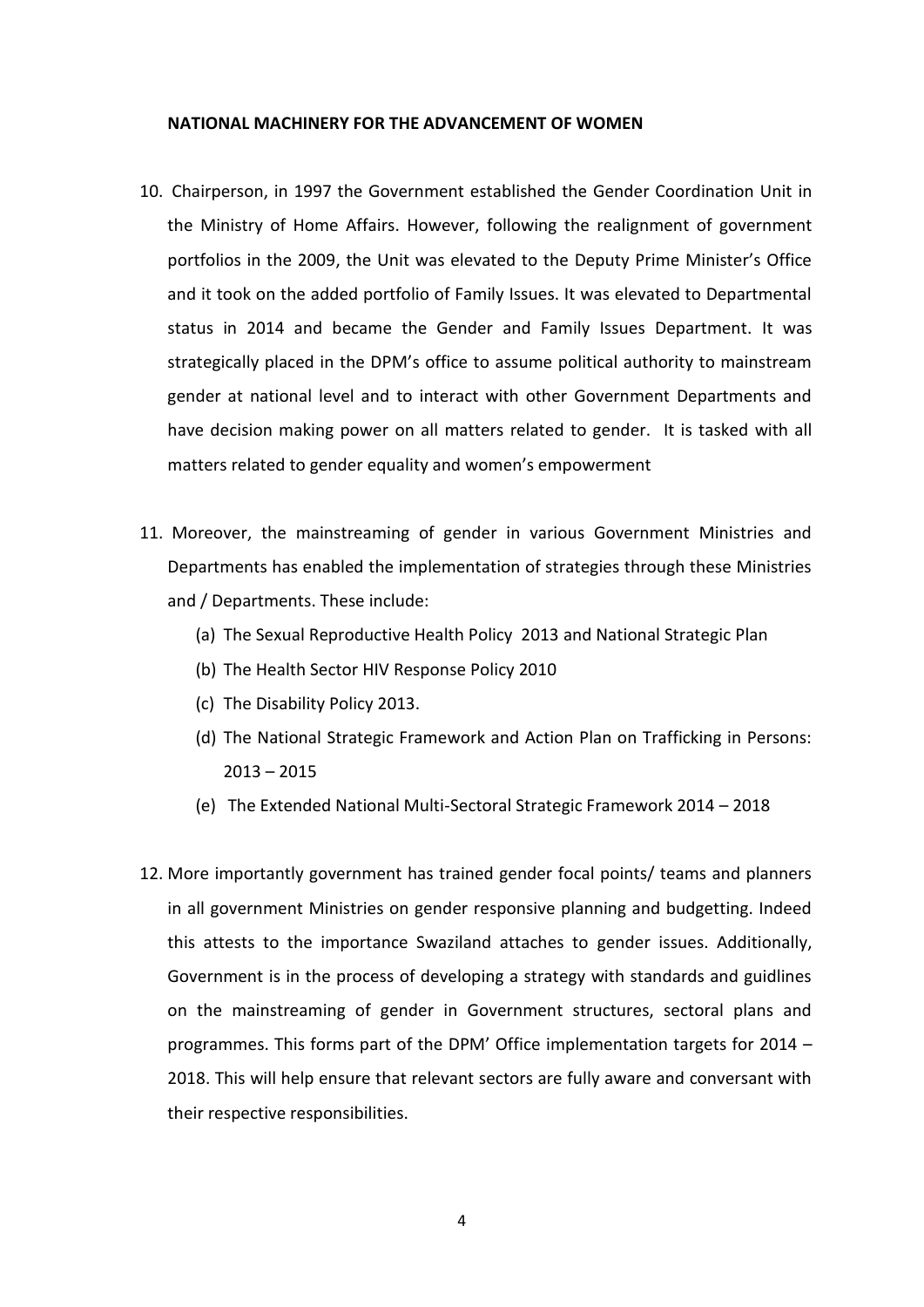- 13. Further it is critical that the gender principles are embraced by the whole populace rather than being viewed as a government initiative. Every person and stakeholder has to ensure live participation and change of mind set on gender in national development. Also the mainstreaming of gender dynamics on equity and equality participation are currently focused mainly within the structured society at the exclusion of the unstructured society - rural population – comprising of about 70 percent of the total population. It therefore becomes imperative to review and design our legislation to accomodate all population sections both in the rural and urban centers i.e. on issues of involvement in decision making and politics as well as credit and land accessibiity. There is therefore a greater need for closer collaboration and a concerted effort in mainstreaming Gender in Swaziland within all structures and levels both in government (local government and Tinkundla), private sector and civil society.
- 14. Civil society plays a critical complementary role in supporting government's effort to fulfill its obligations to Swazi citizens. In part, civil society plays an important role in empowering communities on gender equality and the empowerment of women. They disseminate information to programme partners and in particular provide an important policy advocacy link with communities. Many also provide direct service delivery to communities. The Government and civil society work together in the Gender Consortium, which is tasked with ensuring inclusive engagement of all stakeholders in policy planning and implementation. Civil society continues to advocate and lobby government for implementation of various regional and international human rights instruments demanding accountability and action.
- 15. In an effort to protect and promote women's rights in the country, the Government of Swaziland has promulgated and amended a number of important legislations. These include but are not limited to : (a) ) the National Constitution of the Kingdom of Swaziland 2005; (b) The Children's Protection and Welfare Act of 2012; and (c) Section 16 of the Deeds Registry Act which relates to the registration of titled property in the name of both spouses (if they so desired) 2011 amendment.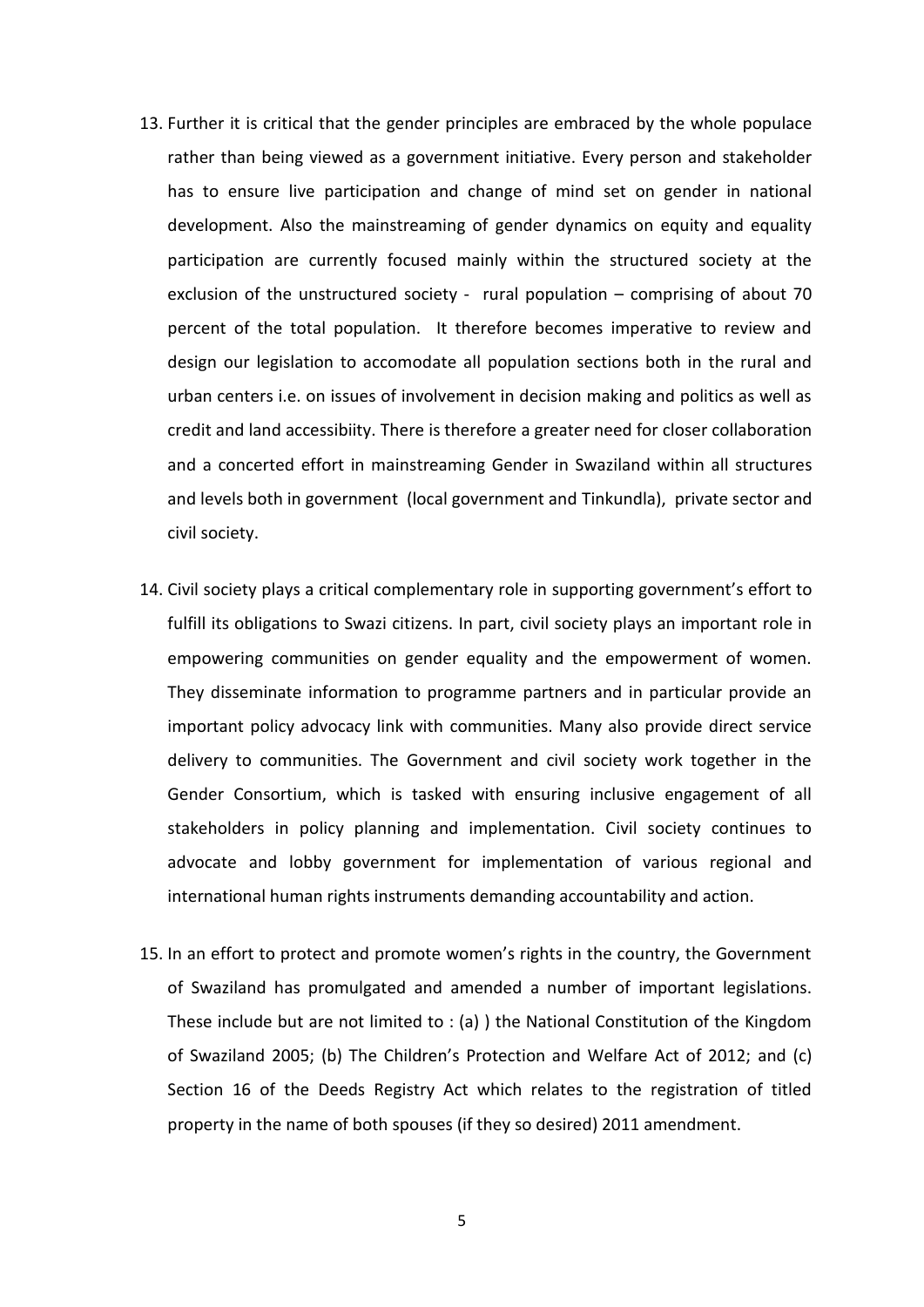- 16. In general the laws of Swaziland (civil which is based on Roman Dutch Law and the Customary law) do not discriminate against women. In Swaziland discrimination is prohibited in law as contained in Section 20:1 of the Constitution which states that all persons are equal before the law in all spheres of political, economic, social and cultural life and every other aspect and shall enjoy equal protection by law. It is further stated in Section 20:2 that no person shall be discriminated against on the grounds of **gender** and **social standing, including sex and marital status.** For instance section 21:1 of the National Constitution provides for equal access to land, including and in particular Swazi Nation Land (SNL) for men and women. Indeed this is an important provision because women and unmarried men now have access to land, an important national resource.
- 17. This latest move is further evidence of Government's commitment on women's issues. However the machinery remains with serious challenges of timely strengthening of the institutional set up, staff retention within the cordinating mechanism and in other line ministries and departments as well as the slow paced mainstreaming of gender within all sectors of the economy. There is also the need to strengthen on gender advocacy at all levels so that there is full ownership of its objectives and relevance to socio-economic development. However, it is pleasing to indicate the commitment shown by the Prime Minister of Swaziland recently who announced in his five year action plan that gender and family issues will be given priority and support by government.
- 18. Due to financial challenges facing the Government, especialy as a result of the recent economic financial crisis, there has been minimal improvements in the allocation of the financial and human resources to all Government Ministries and Departments, including the Department of Gender and Family Issues. However, the slight improvement in the country's financial situation will mirror in the improvement of budgetary and human resources of this Department.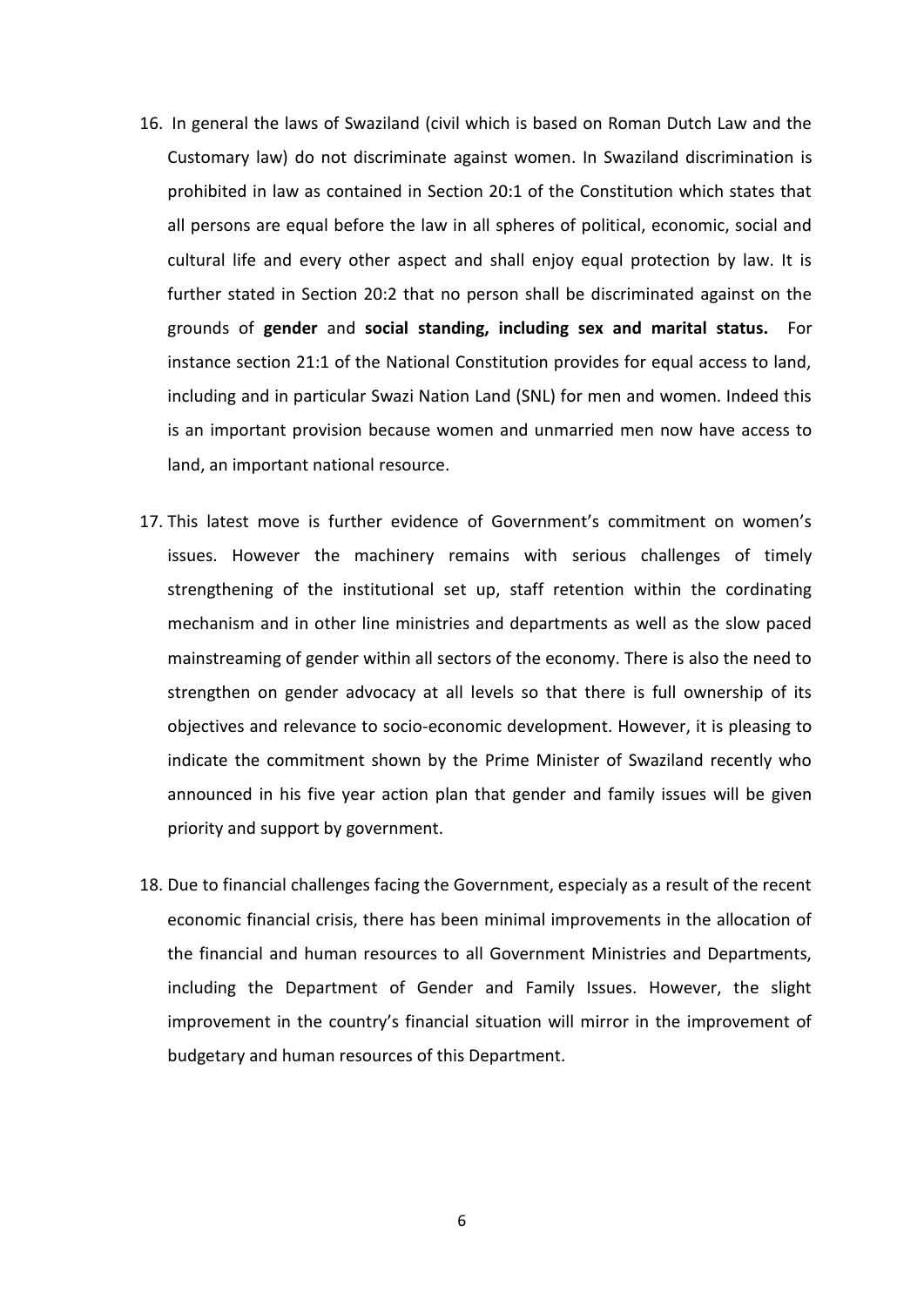#### **Access to Justice**

- 19. Chairperson, the Swaziland Government is highly committed to the protection and promotion of children and women's rights. A Legal Aid draft Bill is under consideration in the Office of the Attorney General to assist those who require legal assistance but cannot currently afford it hence increasing their vulnerability in the justice system. In the Bill, women and children have been classified as vulnerable groups. When promulgated into law the Bill will help women and children to access justice.
- 20. Currently, the University of Swaziland provides free legal assistance to indigent clients but at a very minimal scale and such services are not widely known. Additionally, the United Nations sponsored a Joint Gender Programme that will establish a government legal aid service by 2015. The key strategies for the program include: (a) capacity building for government, civil society and the media for gender mainstreaming and monitoring; (b) education and training , including life skills for women and adolescents; (c) legal and human rights policy, program advocacy, development and implementation support. The Ministry of Justice and Constitutional Affairs and the University of Swaziland Law Department are the main implementing partners in this regard. Agents, health officials and service providers, community care givers as well as other key stakeholders involved in providing services to survivors of gender based violence also form part of those to be trained / capacitated in this regard.
- 21. Further, the Ministry of Education and Training has established a programme for both students and teachers on girl's empowerment which seeks to create a safe space for girls in schools on various issues including sexual and reproductive health and gender based violence. More importantly, it provides training in self-assertive skills, leadership and self-esteem and addressing socio-cultural stereotypes. Further this programme creates opportunities for mentorship of the young girls by their teachers.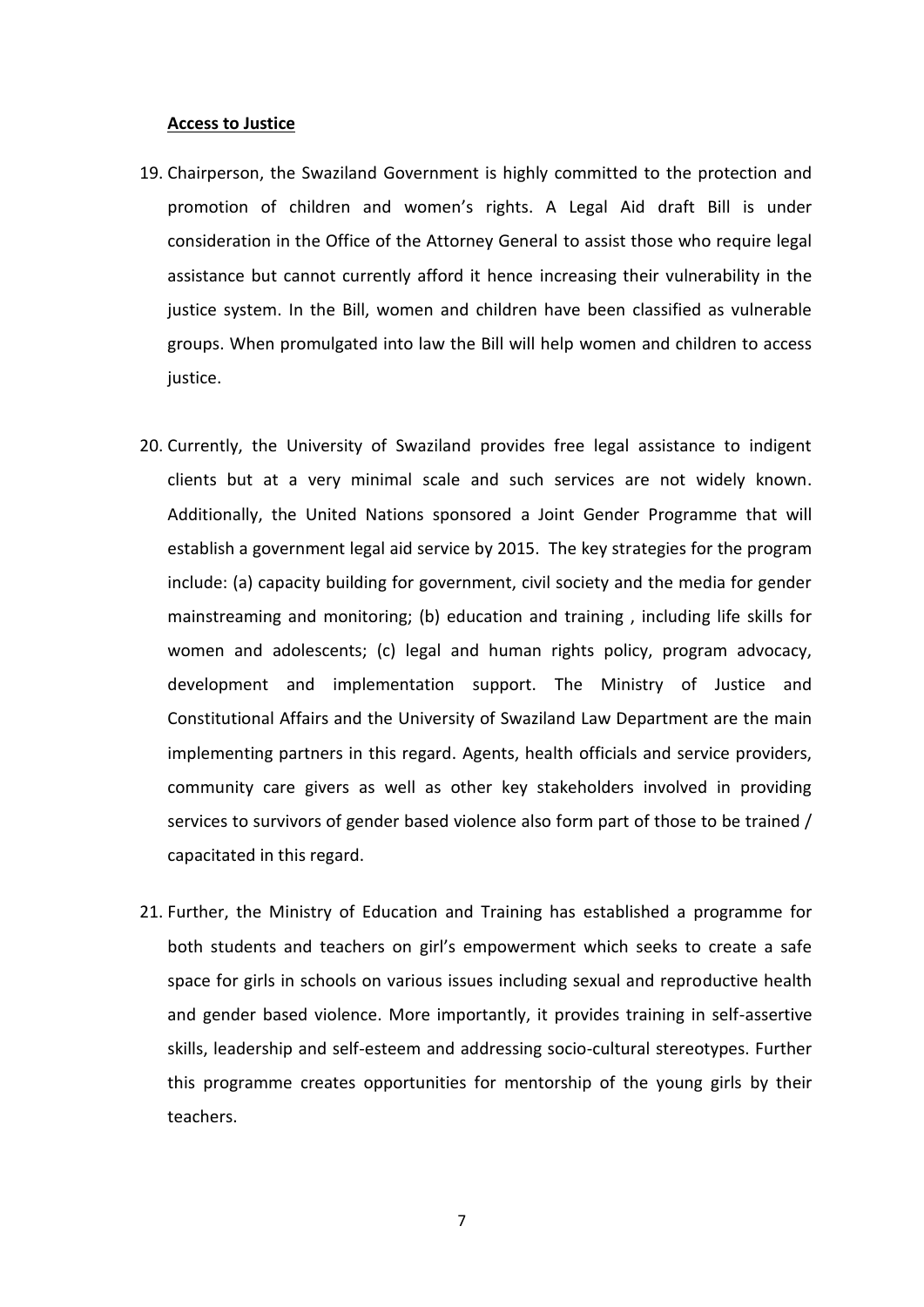#### **GENDER STEREOTYPES AND HARMFUL PRACTICES**

- 22. Chairperson on the Gender Stereotypes and Harmful Practices, Swaziland has a National Gender Policy, 2010 which provides the main national framework that allows for comprehensive response on gender. The Policy addresses the role and responsibility of the media in contributing to the elimination of the stereotypes. It aims to support and strengthen positive reporting by building the capacity of media personnel on gender analysis and gender mainstreaming.
- 23. In an effort to eliminate stereotypes that promote girls as caregivers and socialize them to accept and persevere domestic violence, In 2007, Swaziland developed a National Plan of Action – 365 Days of Activism Against Gender Based Violence – which put emphasis on addressing the challenges of domestic violence. The Plan further recognizes the importance of addressing the pervasive stereotypes that affect girls and limit their life chances and opportunities.
- 24. Most importantly, Parliament passed the Sexual Offenses and Domestic Violence Bill in 2013 but is not yet assented to. This Bill attests to the fact that domestic violence in all its forms is not acceptable in Swaziland. Both Government and civil society have put in place programme including campaigns and educational activities that educate the public on various stereotypes as well as highlight their negative consequences. These programmes include interventions by The National Emergency Response on HIV and AIDS (NERCHA), the Ministry of Health and the community intervention structures who have also undertaken awareness workshops on the importance of shared responsibility for care giving as well as the newly launched Men Engage Network.

#### **Mourning**

25. In Swaziland people (both male and female) have a right to mourn their dead. But, there is no legislation relating to mourning. Mourning is optional. It is an issue decided at family level. Neither Government nor the traditional leaders play a role in this regard. The Family portfolio within the Gender Machinery has been created to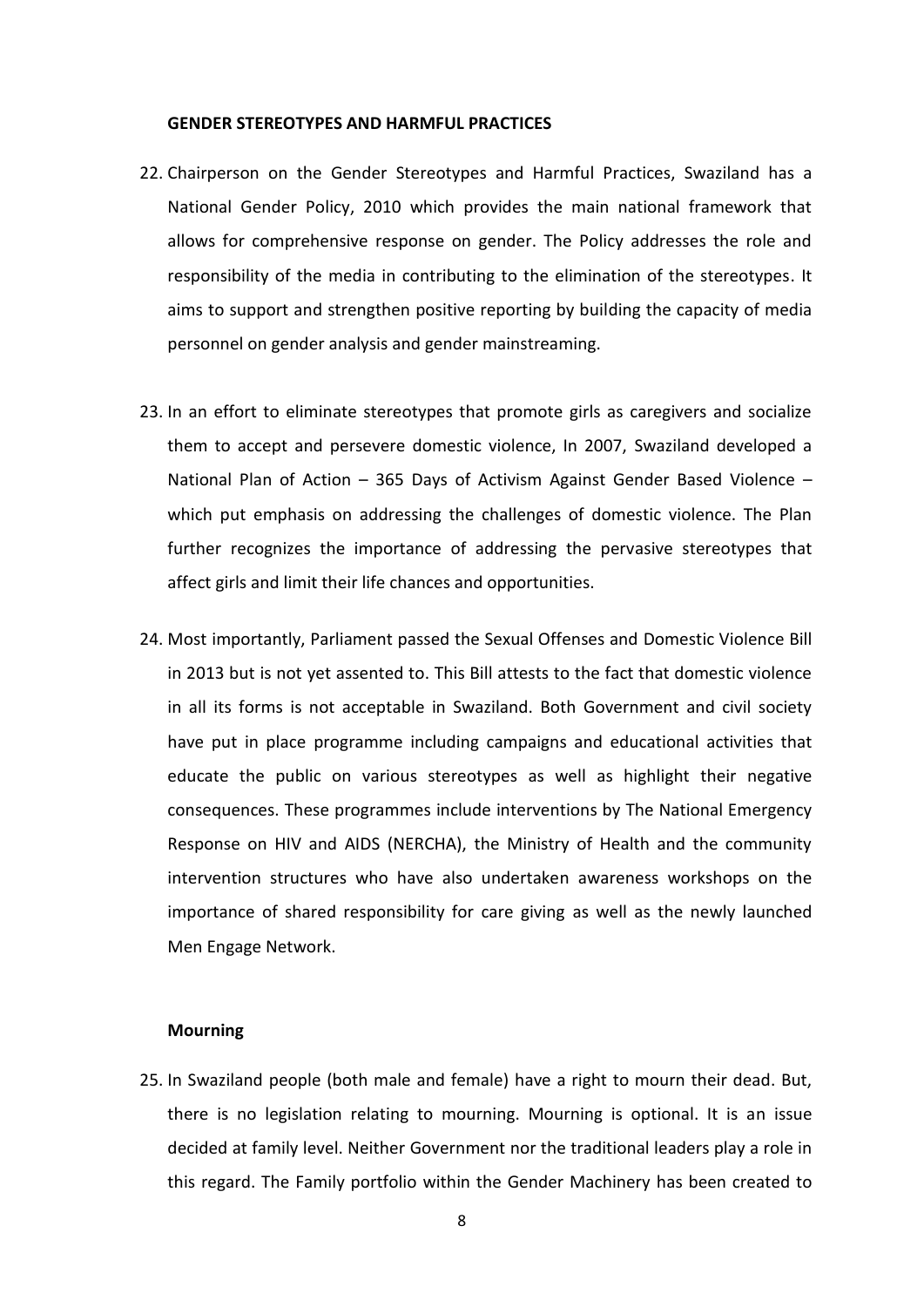sensitise and educate families on this human right. Section 28 of the National Constitution clearly stipulates that women should not be compelled to undergo or uphold any customs to which in practice they are opposed to. Government and NGOs hold sensitization and awareness sessions on the tenants of the Constitution and women are increasingly invoking their rights.

## **VIOLENCE AGAINST WOMEN**

- 26. Chairperson Swaziland is greatly concerned about the problem of escalating violence against women, including and in particular domestic violence. The 2013 National Surveillance Report revealed that 79 percent of reported abuse cases are on women, 80 percent of which occurs in the home environment. The Report further revealed that most of the abusers are men
- 27. In 2007, UNICEF piloted a national study on violence against children in Swaziland which indicated that the lifetime prevalence of any sexual violence among 13-24 year old females may be high as 48 percent. Chairperson these figures are alarming by any standards. As such, both Government and NGOs are increasing their efforts towards addressing this problem. It is one of government's targets for 2014-2018 to reduce domestic violence by half. In response to violence in the country, the government manages a halfway house for orphaned children and is currently constructing a facility for vulnerable groups including a rehabilitation centre. The government is also constructing a retirement village, all in the Manzini Region. Also, there are a number of privately owned shelters that cater for vulnerable women, children and orphans that are survivors of gender based violence.
- 28. Government has also established a number of hotlines to report various forms of abuse. These include:
	- $\triangleright$  Royal Swaziland Police,
	- $\triangleright$  Anti-Human Trafficking Unit in the Prime Minister's Office
	- $\triangleright$  Swaziland Action Group Against Abuse (SWAGAA
	- $\triangleright$  Ministry of Education and Training.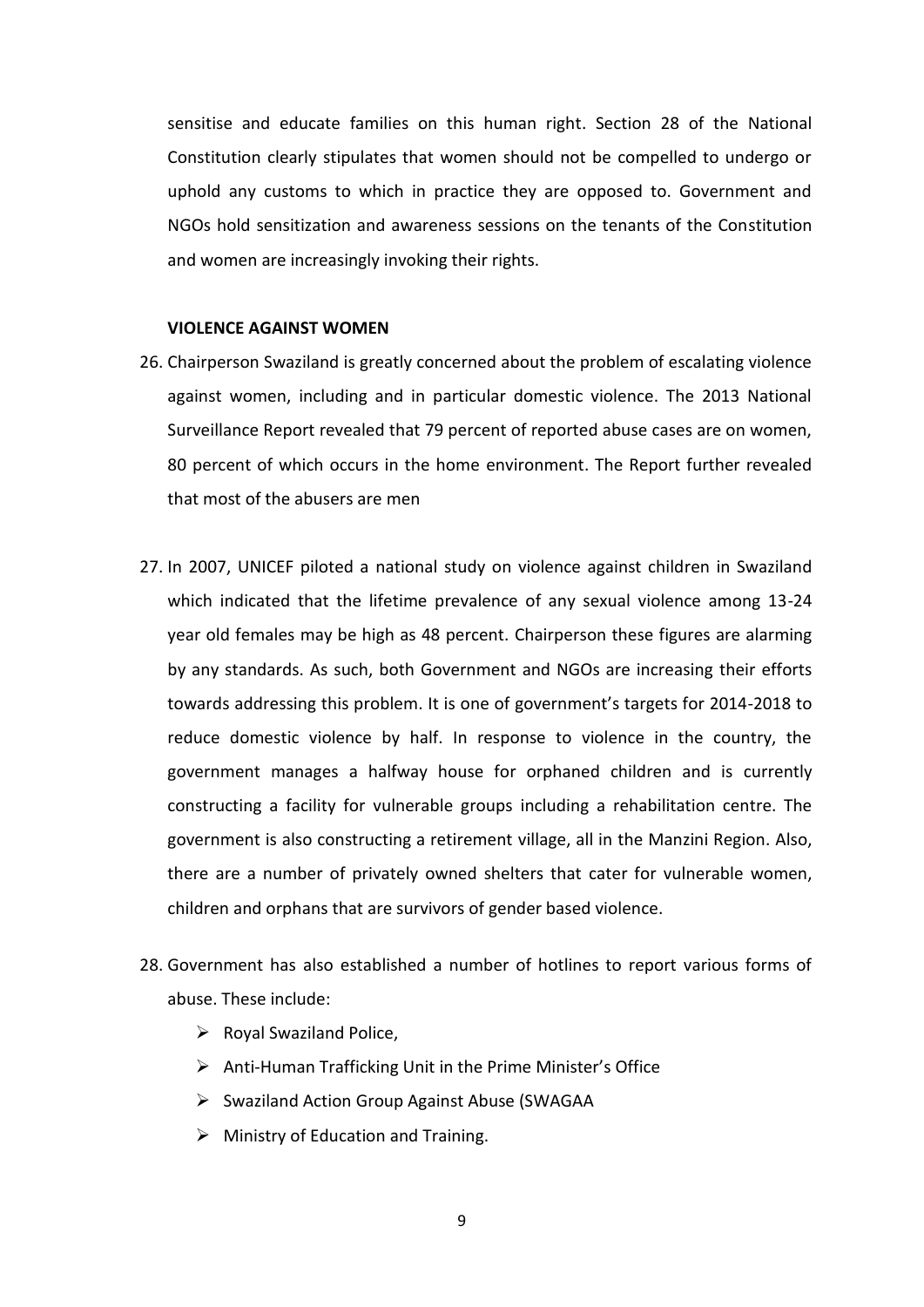- 29. Further, a One Stop Centre has been opened in the Hhohho Region to address cases of Gender Based Violence and provide the required data for cases to efficiently go through the national courts as well as provide rehabilitation and counselling services to both the offender and the victim/ survivor through the social welfare service which also needs strengthening in terms of human capacity and skills. With the exception of the Ministry of Education and Training, these services are provided twenty-four (24) hours a day and are managed by Government and relevant NGOs. Most service providers are trained to deal with cases of gender based violence most of which are very sensitive. Government and civil society partners play a key role in supporting such capacity building
- 30. Chairperson, Swaziland takes the issue of marital rape seriously. As such, Section 151 of the Sexual Offenses and Domestic Violence Bill criminalizes marital rape. Further, Section 48 of the same addresses issues of sexual harassment.

#### **TRAFFICKING AND EXPLOITATION OF PROSTITUTION**

- 31. In recent years, Swaziland has unfortunately become a conduit for trafficking in persons, including prostitutes, destined to neighbouring countries. Most of the trafficked persons are from within and outside the African continent. In some extent, Swaziland is also a source and destination for trafficked persons. The victims for trafficking are also males trafficked mainly for labour exploitation and women are mostly trafficked for sexual exploitation.
- 32. The Government takes the issue of trafficking very seriously and has established a number of institutions and structures to deal with this emerging problem. For instance, the Government enacted The People Trafficking and People Smuggling (Prohibition) Act, 2009 and then established the Secretariat of the Anti-Human Trafficking under the Prime Minister's Office. The location of the Secretariat alone attests to the importance the Government attaches to this problem. Further government set up the Taskforce for Prevention of People Trafficking and People Smuggling, and a toll-free line against trafficking in persons. The Government is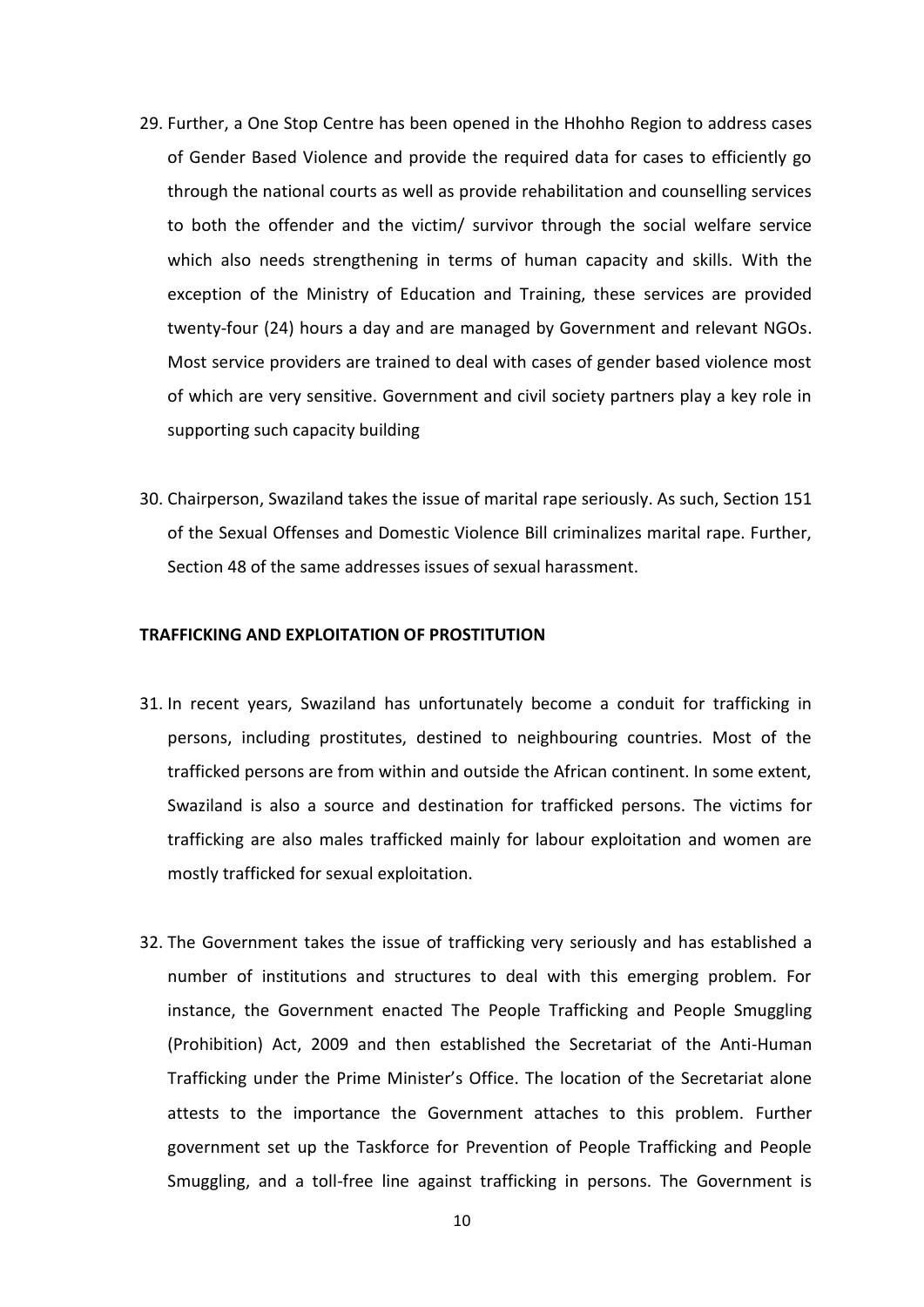committed to strengthening these structures in order to combat trafficking in persons holistically and as effectively as possible.

- 33. Government is also committed to harmonising the various laws, particularly those that impact on human trafficking. It is important to mention that Swaziland does not charge Victims of trafficking with violation of immigration laws. In fact, the necessary risk assessment is conducted before a victim of trafficking is returned to his/her country of origin. Additionally, bilateral discussions are going on between the Kingdom of Swaziland and the Republic of South Africa and the Republic of Mozambique on issues including people trafficking among others.
- 34. Since the enactment of The People Trafficking and People Smuggling (Prohibition) Act of 2009, the number of reported cases of human trafficking is about 50. Government believes that this figure could be much higher but data collection of Human trafficking is still a challenge. Swaziland is hopeful that cooperating partners, including appropriate UN Agencies will provide technical assistance to enhance human and institutional capacities on data collection.

## **Prostitution**

35. Chair person, In Swaziland Prostitution has not been legalised. However, the state does not condone violence against its citizens, including prostitutes. Therefore, the necessary legal framework has been put in place to deal with and prosecute offenders. Advocacy and education campaigns are used to educate the public and the legal fraternity that any woman, regardless of her profession or social status, has a right to a life free from violence. This is also covered under Section 3 Subsection 6 of the Sexual Offenses and Domestic Violence Bill, 2013.

#### **PARTICIPATION IN POLITICAL AND PUBLIC LIFE**

36. Chairperson, In Swaziland women are important and active players in politics and public life as well as decision making. For example, in running the affairs of the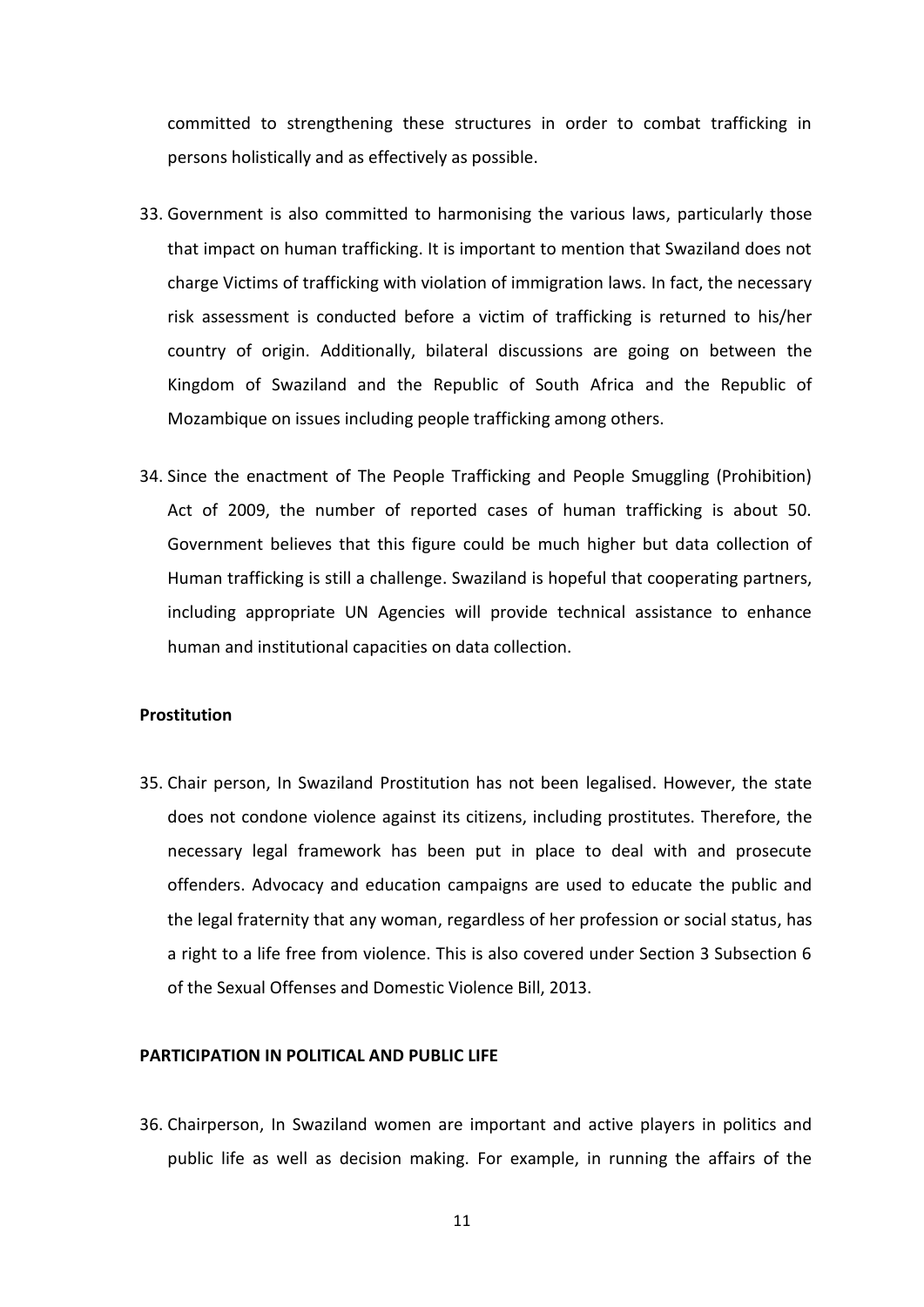country, His Majesty the King works in close consultations with Her Majesty the Queen Mother.

- 37. In politics, women contest with their male counterparts for parliamentary seats. However the Swazi public is not yet accustomed to vote for women. This is evidenced by the fact that during the 2013 general elections only one woman was successfully elected to parliament. His Majesty the King subsequently elected three women to the House of Assembly and five into the Senate. Further, the Members of Parliament, elected their own five women into Senate thus making the total number of women in Senate ten (10) out of out of the possible number of thirty.
- 38. The National Constitution does make provision for an additional four female Members elected from the four Regions in order to meet the 30% quota and this is currently ongoing. The SADC Protocol on Gender and Development further increases the quota for women representation to 50% to which Swaziland has also committed towards achieving. To achieve this government has conducted a study on women in politics and decision making positions which will inform the strategy on women's active participation in politics and decision making. We look forward to the positive outcome in the coming 2018 national elections as a result of this initiative.

## **Nationality**

39. Consultations are ongoing on the issues of transmition of Swazi citizenship by Swazi women to children whose fathers are foreigners. Forieng husbands married to Swazi women are granted Swazi citizenship.

## **Education**

40. The Ministry of Education and Training (MOET) has developed a primary school curriculum, which includes science and mathematics as compulsory subjects. The Sector Policy approved in 2010 also includes Information Technology. In addition the Ministry is partnering with other countries at a bilateral level to institute an information technology mentoring programme, particularly with volunteer teachers from Asia being seconded to support the IT, science and mathematics uptake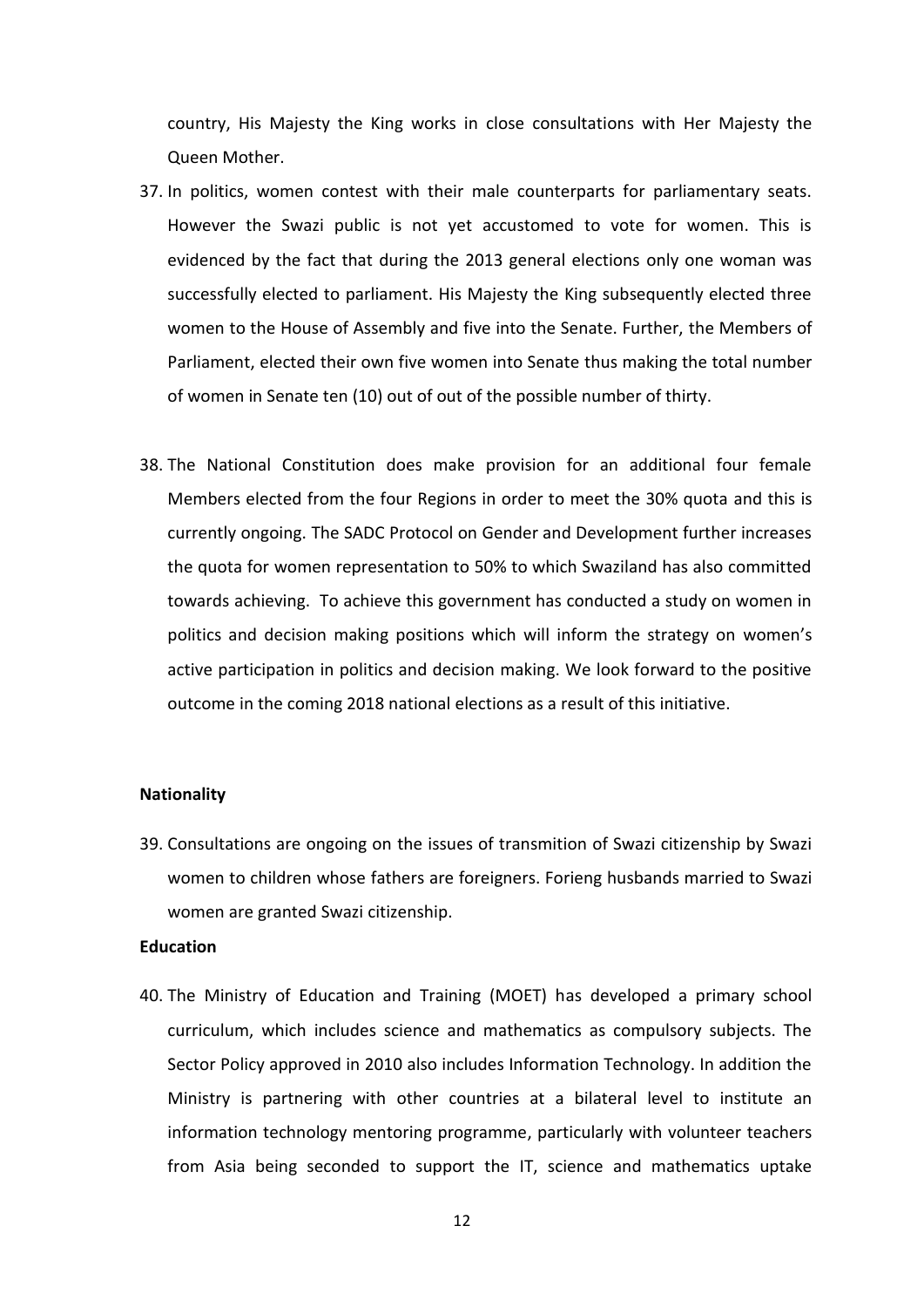programme. The Ministry however is taking the necessary measures to ensure that girls do take these subjects so that this does not remain a policy matter. Government is also developing programmes to improve schools infrastructure in the rural areas so as to increase access to education.

- 41. These new developments will have positive outcomes which are more inclusive of girls and young women and open up better professional and career choices. As noted the fact that girls and young women do not have a high uptake of science and mathematics at school level compromises their opportunities to have careers which are regarded as non-traditional for women and which also have better remuneration.
- 42. The Ministry has also issued a policy statement discouraging the use of corporal punishment in schools. Further the ministry is working with Save the Children to train school heads and inspectors to encourage the use of positive discipline in all schools. The aim is to eventually abolish the use of corporal punishment. All matters related to gender based violence are reported to the Department of Guidance and Counselling. Investigations are undertaken and discipline is meted out accordingly based on the findings. In instances where a matter is reported to a court of law, the matter would therefore be deferred to the justice system for the necessary course of action.

# **Employment**

43. With regards to barriers in relation to women's access to employment benefits, there are no formal requirements for women to provide marriage certificates as proof of matrimony in order to access their employment benefits. It is a requirement for both women and men that some form of identification be presented when claiming benefits. This has been greatly facilitated by the fact that most Swazis now have National Identification Cards, which are also acceptable. In instances where an institution requires proof of identity an affidavit is also permissible. This is done in order to protect the assets in question.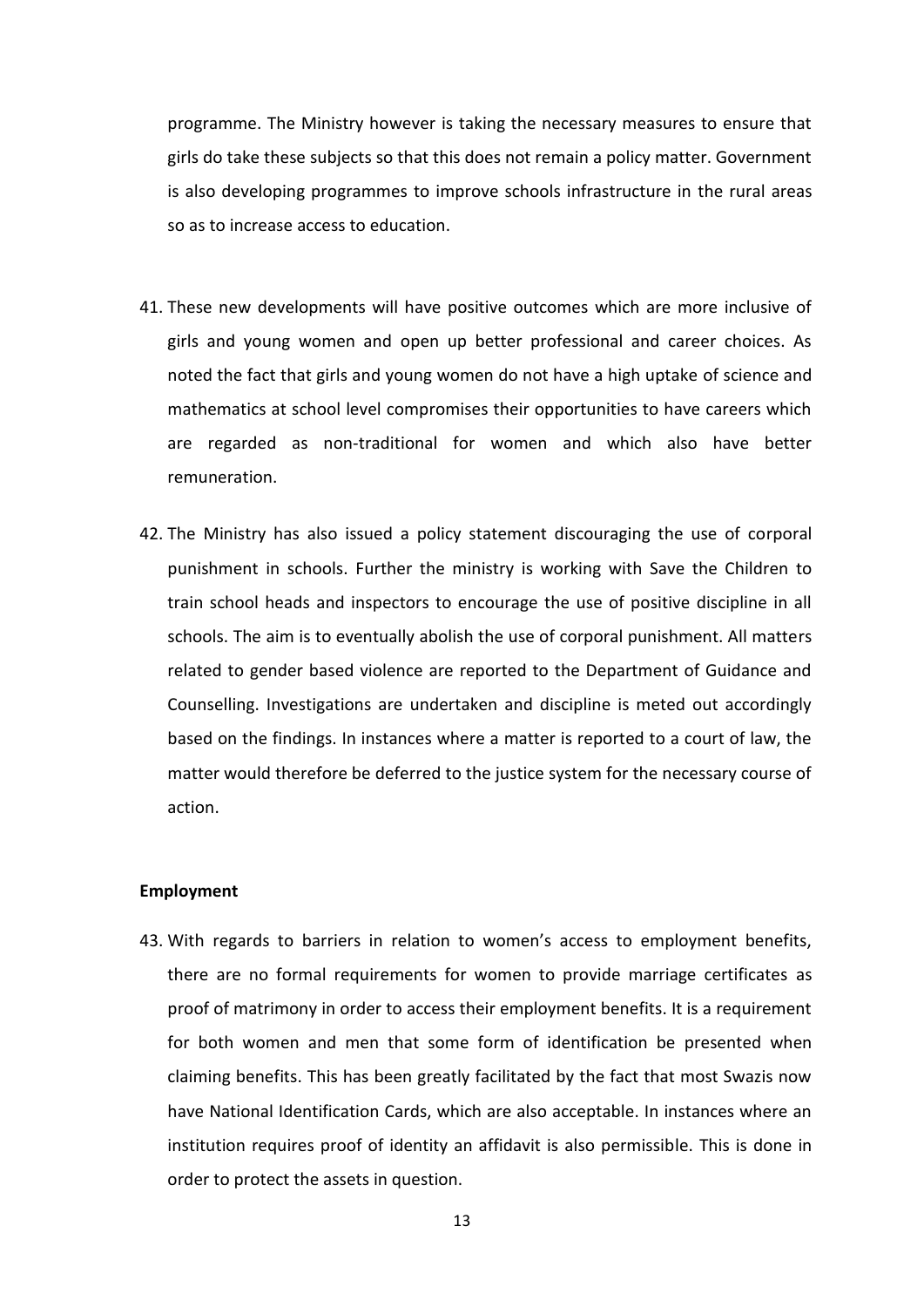- 44. As a rule, the matter is dealt with by the Master of the High Court and notwithstanding the various social and cultural constraints that women may face in finding recourse through the court system; many continue to challenge relatives who deprive them of their lawful benefits. Many civil society organizations also undertake to constantly educate the public on their rights vis a vis inheritance and encourage the drafting of Wills.
- 45. Registration of assets and drawing up of will and testimony remains a challenge for a larger population in Swaziland as well as the registration of marriages and deaths hence making it difficult to administer estates and secure benefits for most of our rural population and the protection of women's rights to their husbands inheritance and land ownership.
- 46. Further, the Children's Protection and Welfare Act, 2012 provides for the protection of inheritance; in the form of land and assets to children who have lost their parents particularly the girl child.
- 47. On issues of maternity leave the Employment Act, 1980 and as amended, stipulates the three months fully paid leave although this is not fully enforced throughout the labour market. Efforts are being made though to revise the legislation to enforce this requirement in consultation with all stakeholders.

#### **Health**

- 48. The Government of the Kingdom Swaziland is committed to ensuring quality health care for all citizens and reducing maternal deaths from pregnancy complications and childbirth. There has been improved performance on some of the indicators such as the anti natal care (ANC) attendance, skilled birth attendance, facility deliveries and reduced mother-to-child-transmission (MTCT).
	- ANC attendance for the first visit is 97%, while birth attendance by skilled personnel has increased to 82 %,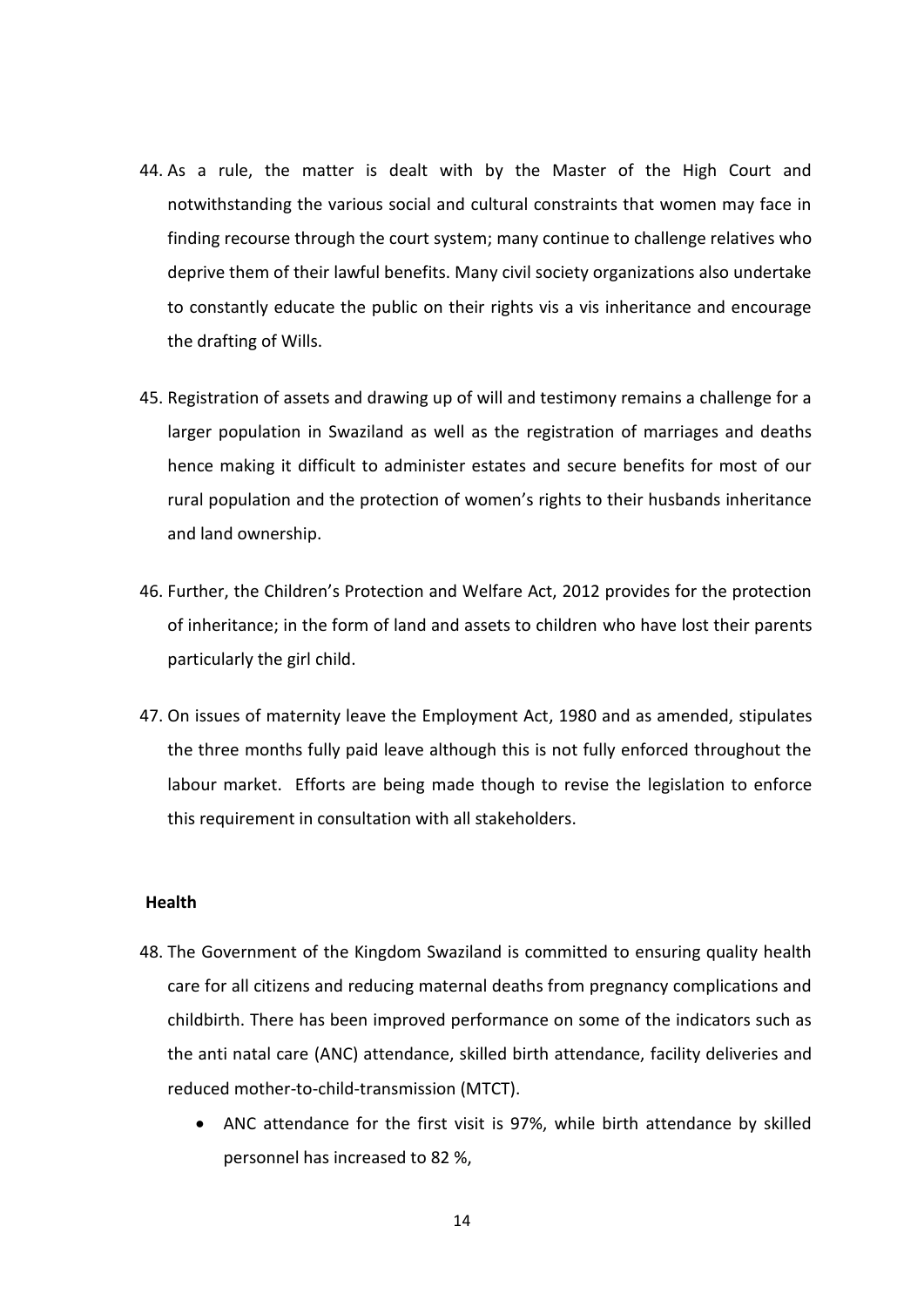- Facility deliveries are now at 80%.
- Reduction of mother to child transmission at 6-8 weeks has been reduced to less than 2%.
- 49. The Prevention of Mother to Child Transmission (PMTCT) of HIV initiative is the key intervention for pregnant women to stay healthy and deliver HIV free babies using the 4 prong approach.

PMTCT, STI and ART services are decentralized to the peripheral clinics reaching a total coverage of 88% and 86% HIV positive pregnant women are receiving ARV prophylaxis fully subsidised by government

- PMTCT coverage is now 88% reaching most of the delivery facilities;
- 76% of HIV positive pregnant women are provided with the full course of ARV prophylaxis.

Access to ART has therefore increased, with implementation continuously being accelerated.

- 50. Swaziland has repositioned its health care services to ensure the integration of family planning with HIV service provision. The Government has also committed to strengthening the SRH programme by allocating adolescent, and gender in SRH coordinating officers to implement, the male involvement strategy. Working documents are in place to guide health care workers for service provision. Community mobilization for increased utilization of family planning services has been introduced.
- 51. Chairperson, I have summarised the responses to the concerns raised by the Committee on the progress made by the government of Swaziland as regards to women's issues in line with CEDAW. The Government is grateful for all the support that we have received in the completion of the CEDAW Report and the guidance on the processes and procedures in order to understand the government obligations. This has been a learning curve for the government and we trust that this experience will ensure that future reports are fully compliant and submitted timeously.